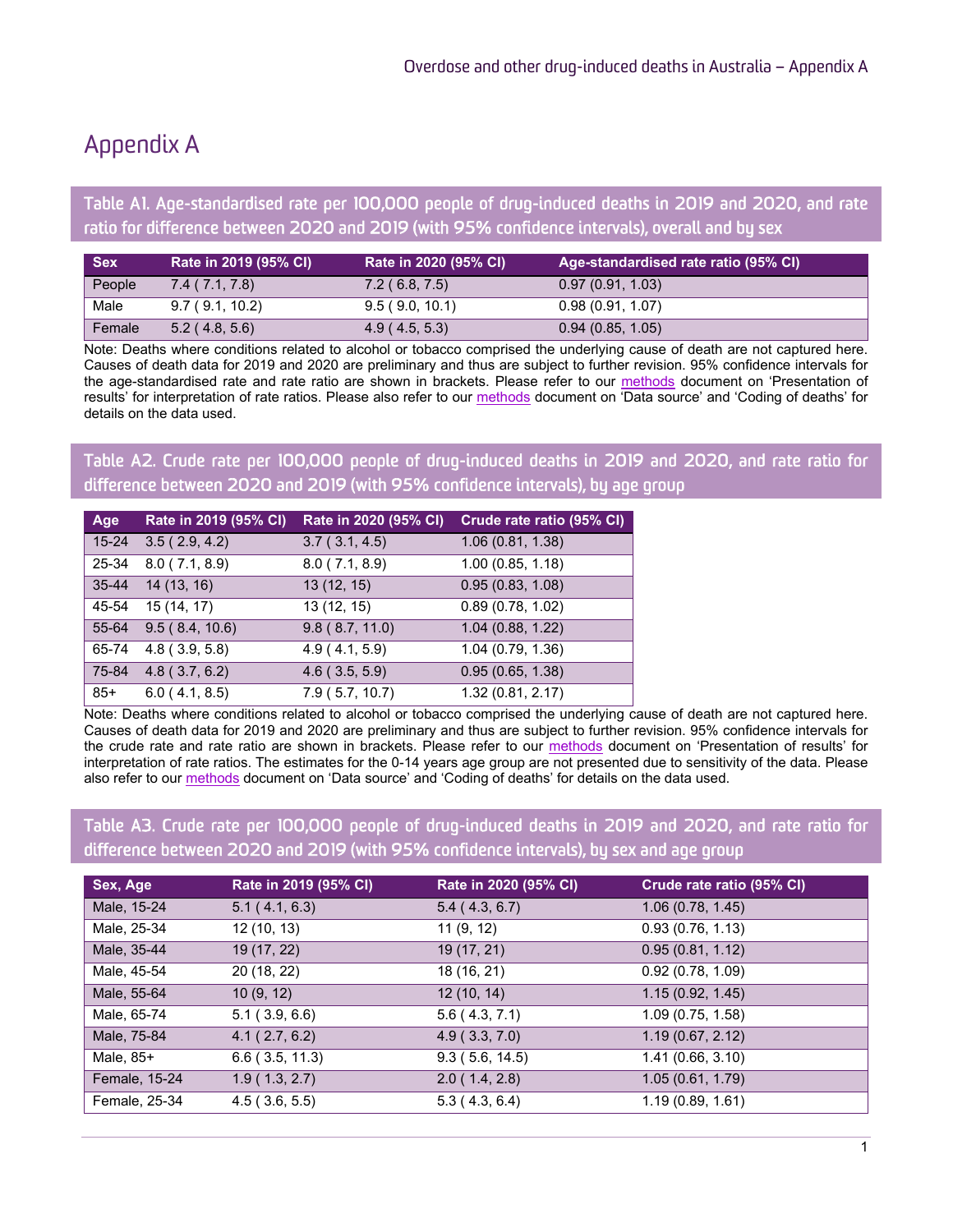#### Overdose and other drug-induced deaths in Australia – Appendix A

| Female, 35-44 | 9.1(7.7, 10.6)       | 8.5(7.2, 10.0) | 0.94(0.74, 1.18) |
|---------------|----------------------|----------------|------------------|
| Female, 45-54 | 10(9, 12)            | 8.8(7.4, 10.3) | 0.84(0.67, 1.05) |
| Female, 55-64 | 8.8(7.4, 10.5)       | 8.0(6.7, 9.6)  | 0.91(0.70, 1.17) |
| Female, 65-74 | $4.4$ ( $3.3, 5.8$ ) | 4.4(3.3, 5.7)  | 0.98(0.66, 1.47) |
| Female, 75-84 | 5.5(3.8, 7.5)        | 4.3(2.9, 6.2)  | 0.80(0.47, 1.33) |
| Female, 85+   | 5.7(3.4, 8.9)        | 7.1(4.5, 10.6) | 1.25(0.65, 2.46) |

Note: Deaths where conditions related to alcohol or tobacco comprised the underlying cause of death are not captured here. Causes of death data for 2019 and 2020 are preliminary and thus are subject to further revision. 95% confidence intervals for the crude rate and rate ratio are shown in brackets. Please refer to our [methods](https://ndarc.med.unsw.edu.au/resource-analytics/trends-drug-induced-deaths-australia-1997-2020) document on 'Presentation of results' for interpretation of rate ratios. The estimates for the 0-14 years age group are not presented due to sensitivity of the data. Please also refer to ou[r methods](https://ndarc.med.unsw.edu.au/resource-analytics/trends-drug-induced-deaths-australia-1997-2020) document on 'Data source' and 'Coding of deaths' for details on the data used.

Table A4. Age-standardised rate per 100,000 people of drug-induced deaths in 2019 and 2020, and rate ratio for difference between 2020 and 2019 (with 95% confidence intervals), by remoteness area of usual residence

| <b>Remoteness</b>      | Rate in 2019 (95% CI) | Rate in 2020 (95% CI) | Age-standardised rate ratio (95% CI) |
|------------------------|-----------------------|-----------------------|--------------------------------------|
| <b>Major Cities</b>    | 7.4(7.0, 7.8)         | 7.2(6.8, 7.6)         | 0.97(0.90, 1.05)                     |
| Inner Regional         | 7.4(6.6, 8.3)         | 7.1(6.3, 8.0)         | 0.96(0.82, 1.13)                     |
| <b>Outer Regional</b>  | 7.5(6.3, 8.9)         | 6.3(5.2, 7.5)         | 0.83(0.65, 1.06)                     |
| Remote and Very Remote | 3.9(2.3, 6.1)         | $5.6$ (3.6, 8.0)      | 1.44(0.80, 2.60)                     |

Note: Deaths where conditions related to alcohol or tobacco comprised the underlying cause of death are not captured here. Causes of death data for 2019 and 2020 are preliminary and thus are subject to further revision. 95% confidence intervals for the age-standardised rate and rate ratio are shown in brackets. Please refer to our [methods](https://ndarc.med.unsw.edu.au/resource-analytics/trends-drug-induced-deaths-australia-1997-2020) document on 'Presentation of results' for interpretation of rate ratios. Please also refer to our [methods](https://ndarc.med.unsw.edu.au/resource-analytics/trends-drug-induced-deaths-australia-1997-2020) document on 'Data source' and 'Coding of deaths' for details on the data used.

Table A5. Age-standardised rate per 100,000 people of drug-induced deaths in 2019 and 2020, and rate ratio for difference between 2020 and 2019 (with 95% confidence intervals), by remoteness area of usual residence and sex

| Remoteness             | <b>Sex</b> | Rate in 2019 (95%<br>CI) | Rate in 2020 (95%<br>CI) | Age-standardised rate ratio (95%<br>CI) |
|------------------------|------------|--------------------------|--------------------------|-----------------------------------------|
| <b>Major Cities</b>    | Male       | 9.8(9.2, 10.5)           | 9.6(8.9, 10.2)           | 0.97(0.89, 1.07)                        |
| <b>Major Cities</b>    | Female     | 5.0(4.5, 5.4)            | 4.8(4.4, 5.3)            | 0.98(0.86, 1.11)                        |
| Regional and<br>Remote | Male       | 8.6(7.6, 9.7)            | 8.8(7.8, 9.9)            | 1.02(0.86, 1.21)                        |
| Regional and<br>Remote | Female     | 5.8(4.9, 6.6)            | 4.7(4.0, 5.5)            | 0.82(0.67, 1.02)                        |

Note: Deaths where conditions related to alcohol or tobacco comprised the underlying cause of death are not captured here. Causes of death data for 2019 and 2020 are preliminary and thus are subject to further revision. 95% confidence intervals for the age-standardised rate and rate ratio are shown in brackets. Please refer to our [methods](https://ndarc.med.unsw.edu.au/resource-analytics/trends-drug-induced-deaths-australia-1997-2020) document on 'Presentation of results' for interpretation of rate ratios. Please also refer to our [methods](https://ndarc.med.unsw.edu.au/resource-analytics/trends-drug-induced-deaths-australia-1997-2020) document on 'Data source' and 'Coding of deaths' for details on the data used.

Table A6. Crude rate per 100,000 people of drug-induced deaths in 2019 and 2020, and rate ratio for difference between 2020 and 2019 (with 95% confidence intervals), by remoteness area of usual residence and age group

| l Remoteness | Age a | Rate in 2019 (95% CI) | Rate in 2020 (95% CI) | Crude rate ratio (95% CI) |
|--------------|-------|-----------------------|-----------------------|---------------------------|
|              |       |                       |                       |                           |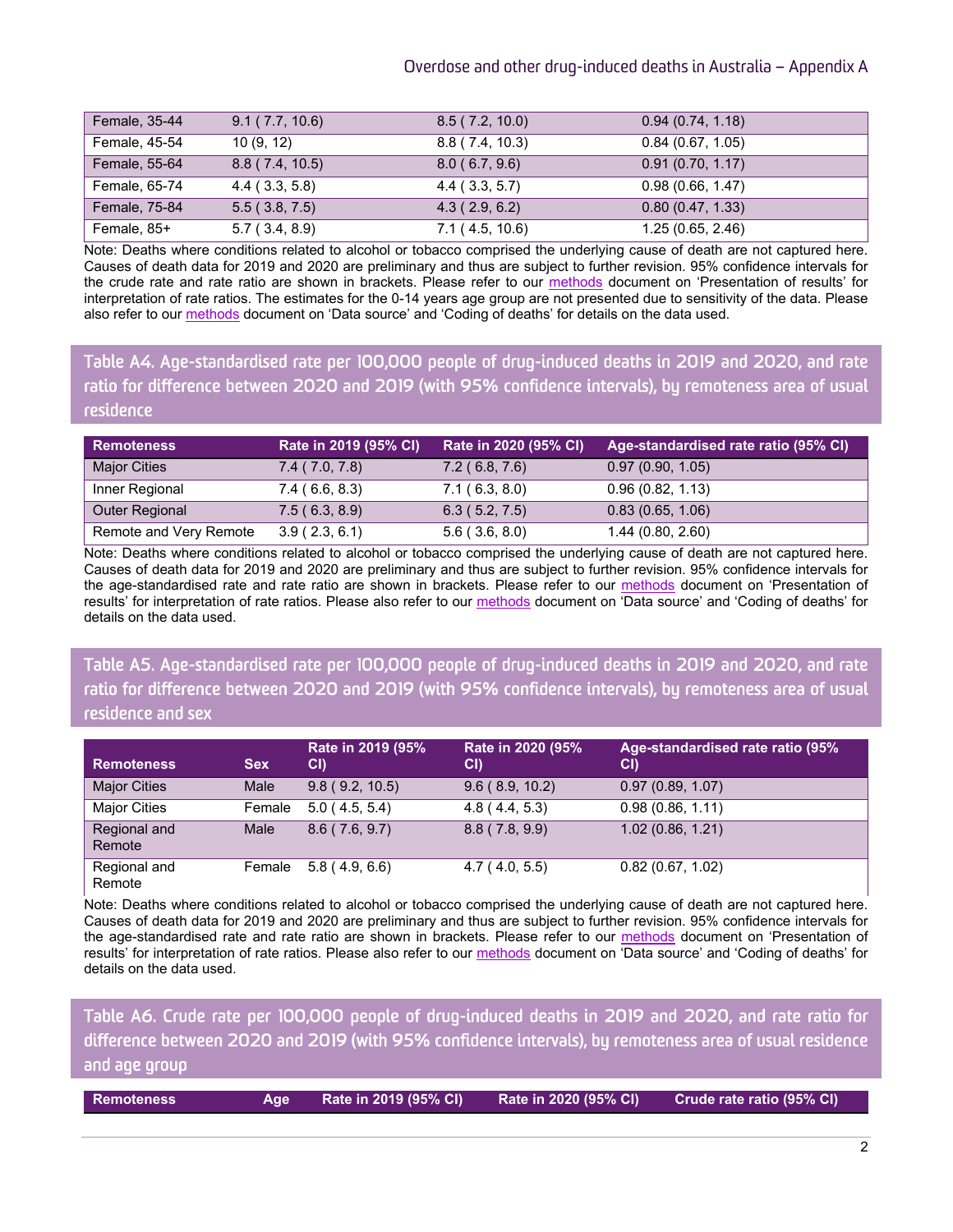| <b>Major Cities</b>        | $15 - 24$ | 3.9(3.1, 4.7)               | 4.1(3.3, 5.0)    | 1.05(0.79, 1.41)  |
|----------------------------|-----------|-----------------------------|------------------|-------------------|
| <b>Major Cities</b>        | 25-34     | 7.7(6.7, 8.7)               | 7.7(6.7, 8.8)    | 1.00(0.83, 1.21)  |
| <b>Major Cities</b>        | $35 - 44$ | 13(12, 15)                  | 13(12, 15)       | 1.00(0.86, 1.16)  |
| <b>Major Cities</b>        | 45-54     | 15(13, 17)                  | 13(12, 15)       | 0.88(0.75, 1.03)  |
| <b>Major Cities</b>        | 55-64     | 9.6(8.2, 11.0)              | 10(9, 11)        | 1.04(0.85, 1.28)  |
| <b>Major Cities</b>        | 65-74     | $\overline{5.3}$ (4.2, 6.6) | $4.7$ (3.6, 5.9) | 0.88(0.63, 1.23)  |
| <b>Major Cities</b>        | 75-84     | 5.3(3.8, 7.0)               | 5.1(3.7, 6.8)    | 0.95(0.61, 1.48)  |
| <b>Major Cities</b>        | 85+       | 7.8 (4.9, 10.9)             | 10(7, 14)        | 1.32 (0.79, 2.24) |
| <b>Regional and Remote</b> | $15 - 24$ | 2.3(1.4, 3.6)               | 2.5(1.5, 3.8)    | 1.10(0.56, 2.16)  |
| Regional and Remote        | 25-34     | 8.1(6.2, 10.1)              | 8.3(6.4, 10.4)   | 1.03 (0.72, 1.46) |
| <b>Regional and Remote</b> | $35 - 44$ | 16(13, 18)                  | 12(10, 15)       | 0.79(0.60, 1.03)  |
| Regional and Remote        | 45-54     | 15 (12, 17)                 | 14 (11, 16)      | 0.94(0.73, 1.20)  |
| <b>Regional and Remote</b> | 55-64     | 8.7(6.9, 10.7)              | 9.0(7.2, 11.1)   | 1.04(0.76, 1.42)  |
| Regional and Remote        | 65-74     | 3.6(2.3, 5.1)               | $5.4$ (3.9, 7.2) | 1.51(0.93, 2.50)  |
| <b>Regional and Remote</b> | 75-84     | 3.9(2.2, 6.3)               | 3.6(1.9, 5.7)    | 0.95(0.45, 2.03)  |
| Regional and Remote        | 85+       | NA (NA, NA)                 | NA (NA, NA)      | NA (NA, NA)       |

Note: Deaths where conditions related to alcohol or tobacco comprised the underlying cause of death are not captured here. Causes of death data for 2019 and 2020 are preliminary and thus are subject to further revision. 95% confidence intervals for the crude rate and rate ratio are shown in brackets. Please refer to our [methods](https://ndarc.med.unsw.edu.au/resource-analytics/trends-drug-induced-deaths-australia-1997-2020) document on 'Presentation of results' for interpretation of rate ratios. The estimates for the 0-14 years age group are not presented due to sensitivity of the data. Please also refer to ou[r methods](https://ndarc.med.unsw.edu.au/resource-analytics/trends-drug-induced-deaths-australia-1997-2020) document on 'Data source' and 'Coding of deaths' for details on the data used.

### Table A7. Age-standardised rate per 100,000 people of drug-induced deaths in 2019 and 2020, and rate ratio for difference between 2020 and 2019 (with 95% confidence intervals), by intent and sex

| <b>Sex</b> | <b>Intent</b>      | Rate in 2019 (95% CI)      | Rate in 2020 (95% CI) | Age-standardised rate ratio (95% CI) |
|------------|--------------------|----------------------------|-----------------------|--------------------------------------|
| People     | Unintentional      | 5.0(4.8, 5.3)              | 4.9(4.6, 5.2)         | 0.97(0.90, 1.05)                     |
| People     | Intentional        | 1.7(1.5, 1.8)              | 1.6(1.4, 1.7)         | 0.95(0.83, 1.09)                     |
| People     | Undetermined       | 0.49(0.41, 0.59)           | 0.52(0.43, 0.62)      | 1.05(0.82, 1.35)                     |
| People     | Other              | $0.22$ ( $0.17, 0.29$ )    | 0.18(0.13, 0.24)      | 0.81(0.55, 1.19)                     |
| Male       | Unintentional      | 7.1(6.7, 7.6)              | 6.9(6.5, 7.4)         | 0.97(0.88, 1.07)                     |
| Male       | Intentional        | 1.7(1.5, 1.9)              | 1.7(1.5, 1.9)         | 0.99(0.82, 1.20)                     |
| Male       | Other              | 0.30(0.21, 0.42)           | 0.26(0.18, 0.36)      | 0.85(0.53, 1.36)                     |
| Female     | Unintentional      | 3.0(2.7, 3.3)              | 2.9(2.6, 3.2)         | 0.97(0.84, 1.12)                     |
| Female     | <b>Intentional</b> | 1.6(1.4, 1.8)              | 1.5(1.3, 1.7)         | 0.91(0.75, 1.11)                     |
| Female     | Other              | $0.14$ ( $0.08$ , $0.21$ ) | 0.10(0.06, 0.17)      | 0.75(0.38, 1.47)                     |

Note: Deaths where conditions related to alcohol or tobacco comprised the underlying cause of death are not captured here. Causes of death data for 2019 and 2020 are preliminary and thus are subject to further revision. 95% confidence intervals for the age-standardised rate and rate ratio are shown in brackets. Please refer to our [methods](https://ndarc.med.unsw.edu.au/resource-analytics/trends-drug-induced-deaths-australia-1997-2020) document on 'Presentation of results' for interpretation of rate ratios. Please also refer to our [methods](https://ndarc.med.unsw.edu.au/resource-analytics/trends-drug-induced-deaths-australia-1997-2020) document on 'Data source' and 'Coding of deaths' for details on the data used.

Table A8. Crude rate per 100,000 people of drug-induced deaths in 2019 and 2020, and rate ratio for difference between 2020 and 2019 (with 95% confidence intervals), by intent (unintentional and intentional) and age group

| Intent        | Age     | Rate in 2019 (95% CI) | Rate in 2020 (95% CI) | Crude rate ratio (95% CI) |
|---------------|---------|-----------------------|-----------------------|---------------------------|
| Unintentional | $15-24$ | 2.5(2.0, 3.1)         | 2.5(2.0, 3.1)         | 1.01(0.73, 1.40)          |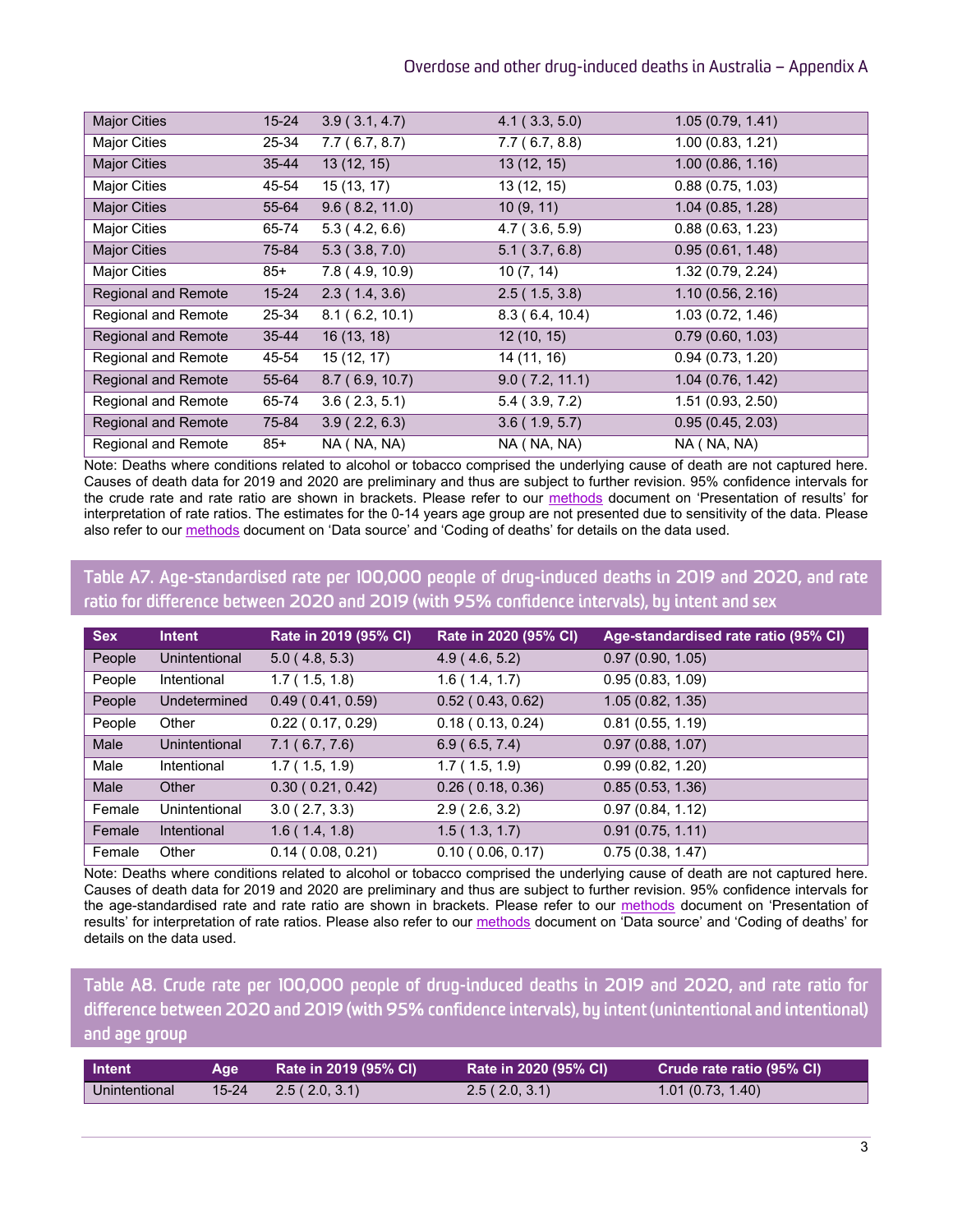| Unintentional      | 25-34     | 6.0(5.2, 6.8)    | $6.0$ (5.2, 6.8) | 1.00(0.83, 1.20)  |
|--------------------|-----------|------------------|------------------|-------------------|
| Unintentional      | $35 - 44$ | 11(10, 12)       | 9.8(8.8, 10.9)   | 0.91(0.78, 1.06)  |
| Unintentional      | 45-54     | 11(9, 12)        | 10(9, 11)        | 0.96(0.82, 1.12)  |
| Unintentional      | 55-64     | 5.5(4.7, 6.5)    | $6.2$ (5.4, 7.2) | 1.12(0.90, 1.39)  |
| Unintentional      | 65-74     | 2.1(1.5, 2.8)    | 2.0(1.5, 2.7)    | 0.97(0.63, 1.47)  |
| Unintentional      | 75-84     | 0.97(0.50, 1.69) | 0.77(0.37, 1.41) | 0.79(0.31, 2.00)  |
| Unintentional      | 85+       | 1.2(0.4, 2.5)    | 2.1(1.0, 3.7)    | 1.78(0.60, 5.88)  |
| <b>Intentional</b> | $15 - 24$ | 0.71(0.45, 1.06) | 0.94(0.63, 1.34) | 1.32 (0.74, 2.39) |
| Intentional        | 25-34     | 1.3(1.0, 1.8)    | 1.3(0.9, 1.7)    | 0.93(0.62, 1.41)  |
| <b>Intentional</b> | $35 - 44$ | 2.3(1.8, 2.8)    | 2.2(1.7, 2.8)    | 0.97(0.69, 1.34)  |
| Intentional        | 45-54     | 2.8(2.3, 3.4)    | 2.3(1.8, 2.9)    | 0.84(0.61, 1.15)  |
| <b>Intentional</b> | 55-64     | 3.0(2.4, 3.7)    | 2.7(2.1, 3.3)    | 0.90(0.66, 1.24)  |
| Intentional        | 65-74     | 2.5(1.9, 3.2)    | 2.3(1.8, 3.0)    | 0.95(0.64, 1.40)  |
| <b>Intentional</b> | 75-84     | 3.1(2.2, 4.2)    | 3.1(2.2, 4.2)    | 1.00(0.63, 1.60)  |
| Intentional        | 85+       | 3.9(2.4, 6.0)    | 4.3(2.8, 6.5)    | 1.12(0.59, 2.15)  |

Note: Deaths where conditions related to alcohol or tobacco comprised the underlying cause of death are not captured here. Causes of death data for 2019 and 2020 are preliminary and thus are subject to further revision. 95% confidence intervals for the crude rate and rate ratio are shown in brackets. Please refer to our [methods](https://ndarc.med.unsw.edu.au/resource-analytics/trends-drug-induced-deaths-australia-1997-2020) document on 'Presentation of results' for interpretation of rate ratios. The estimates for the 0-14 years age group are not presented due to sensitivity of the data. Please also refer to ou[r methods](https://ndarc.med.unsw.edu.au/resource-analytics/trends-drug-induced-deaths-australia-1997-2020) document on 'Data source' and 'Coding of deaths' for details on the data used.

Table A9. Age-standardised rate per 100,000 people of drug-induced deaths in 2019 and 2020, and rate ratio for difference between 2020 and 2019 (with 95% confidence intervals), by intent and remoteness area of usual residence

| <b>Intent</b> | <b>Remoteness</b>      | Rate in 2019 (95%<br>CI) | Rate in 2020 (95%<br>CI) | Age-standardised rate ratio (95%<br>CI) |
|---------------|------------------------|--------------------------|--------------------------|-----------------------------------------|
| Unintentional | <b>Major Cities</b>    | 5.1(4.8, 5.5)            | 4.9(4.6, 5.2)            | 0.96(0.88, 1.05)                        |
| Unintentional | Regional and<br>Remote | 4.6(4.0, 5.1)            | 4.5(4.0, 5.1)            | 0.99(0.84, 1.17)                        |
| Intentional   | <b>Major Cities</b>    | 1.6(1.4, 1.8)            | 1.5(1.4, 1.7)            | 0.96(0.82, 1.13)                        |
| Intentional   | Regional and<br>Remote | 1.8(1.5, 2.1)            | 1.6(1.3, 1.9)            | 0.92(0.71, 1.18)                        |

Note: Deaths where conditions related to alcohol or tobacco comprised the underlying cause of death are not captured here. Causes of death data for 2019 and 2020 are preliminary and thus are subject to further revision. 95% confidence intervals for the age-standardised rate and rate ratio are shown in brackets. Please refer to our [methods](https://ndarc.med.unsw.edu.au/resource-analytics/trends-drug-induced-deaths-australia-1997-2020) document on 'Presentation of results' for interpretation of rate ratios. Please also refer to our [methods](https://ndarc.med.unsw.edu.au/resource-analytics/trends-drug-induced-deaths-australia-1997-2020) document on Data source' and 'Coding of deaths' for details on the data used.

### Table A10. Age-standardised rate per 100,000 people of drug-induced deaths in 2019 and 2020, and rate ratio for difference between 2020 and 2019 (with 95% confidence intervals), by drug type involved

| <b>Drug</b>                           | Rate in 2019 (95%<br>CI) | Rate in 2020 (95%<br>CI) | Age-standardised rate ratio (95%<br>CI) |
|---------------------------------------|--------------------------|--------------------------|-----------------------------------------|
| Alcohol                               | 1.2(1.1, 1.4)            | 1.1(1.0, 1.2)            | 0.89(0.75, 1.04)                        |
| Amphetamines                          | 2.0(1.8, 2.1)            | 2.1(2.0, 2.3)            | 1.10(0.97, 1.25)                        |
| Antidepressants                       | 2.2(2.1, 2.4)            | 2.1(2.0, 2.3)            | 0.96(0.85, 1.08)                        |
| Antiepileptic, sedative-hypnotic<br>& |                          |                          |                                         |
| antiparkinsonism drugs                | 3.8(3.5, 4.0)            | 3.9(3.6, 4.1)            | 1.02(0.93, 1.12)                        |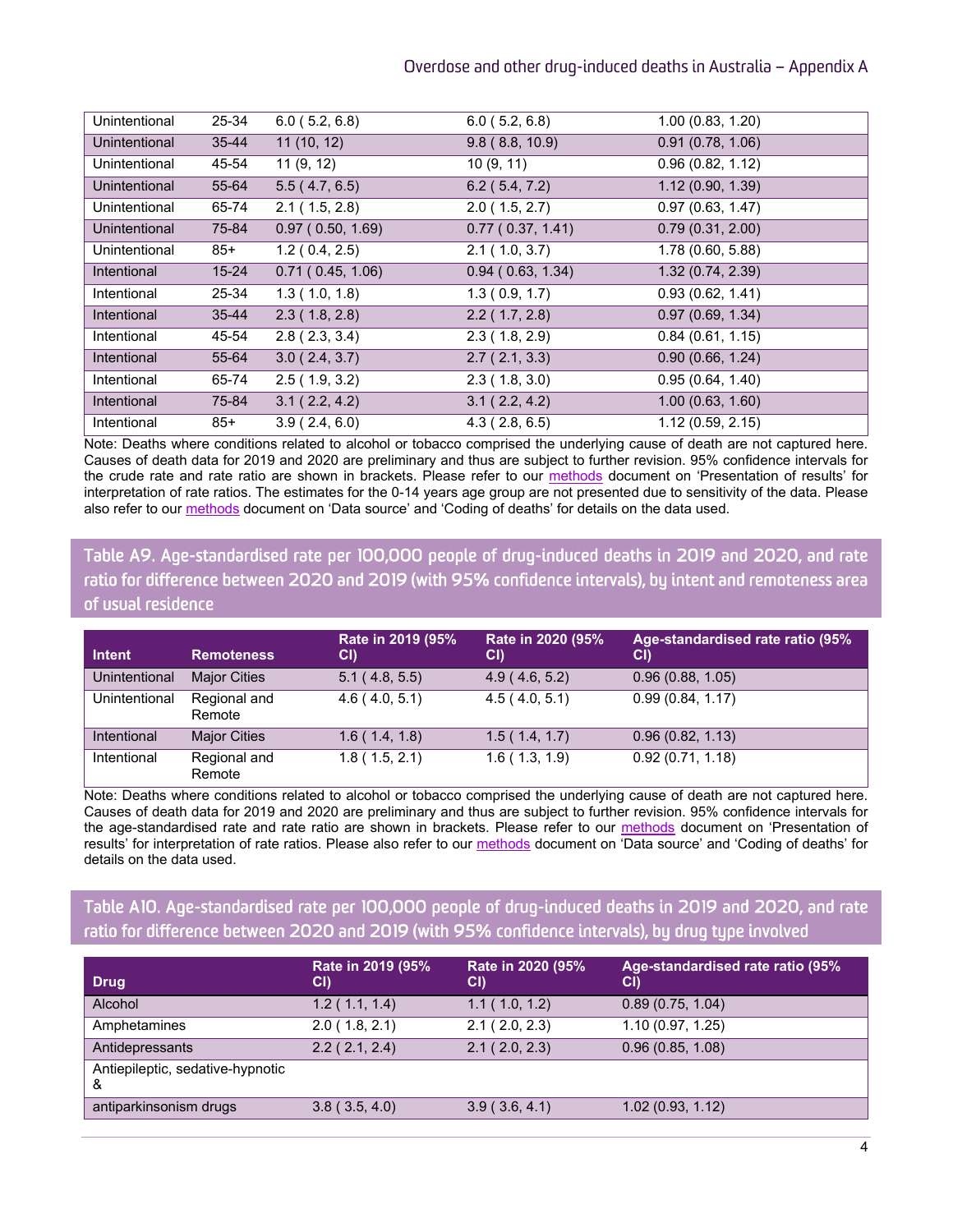| Antipsychotics & neuroleptics | 1.5(1.3, 1.6)    | 1.2(1.1, 1.4)              | 0.84(0.72, 0.98) |
|-------------------------------|------------------|----------------------------|------------------|
| Cannabinoids                  | 0.85(0.74, 0.98) | $0.44$ ( $0.36$ , $0.54$ ) | 0.52(0.41, 0.66) |
| Cocaine                       | 0.35(0.28, 0.43) | 0.35(0.28, 0.43)           | 0.99(0.73, 1.34) |
| Nonopioid analgesics          | 1.2(1.0, 1.3)    | 0.77(0.66, 0.88)           | 0.65(0.55, 0.78) |
| Opioids                       | 4.6(4.3, 4.8)    | 4.3(4.1, 4.6)              | 0.95(0.87, 1.03) |

Note: Deaths where conditions related to alcohol or tobacco comprised the underlying cause of death are not captured here. Causes of death data for 2019 and 2020 are preliminary and thus are subject to further revision. 95% confidence intervals for the age-standardised rate and rate ratio are shown in brackets. Please refer to our [methods](https://ndarc.med.unsw.edu.au/resource-analytics/trends-drug-induced-deaths-australia-1997-2020) document on 'Presentation of results' for interpretation of rate ratios. Please also refer to our [methods](https://ndarc.med.unsw.edu.au/resource-analytics/trends-drug-induced-deaths-australia-1997-2020) document on 'Data source' and 'Coding of deaths' for details on the data used.

Table A11. Age-standardised rate per 100,000 people of drug-induced deaths in 2019 and 2020, and rate ratio for difference between 2020 and 2019 (with 95% confidence intervals), by intent (unintentional and intentional) and drug type involved

| <b>Intent</b>        | <b>Drug</b>                                                  | <b>Rate in 2019</b><br>(95% CI) | <b>Rate in 2020</b><br>(95% CI) | <b>Age-standardised rate</b><br>ratio (95% CI) |
|----------------------|--------------------------------------------------------------|---------------------------------|---------------------------------|------------------------------------------------|
| Unintentional        | Alcohol                                                      | 0.89(0.78,<br>1.02)             | 0.83(0.72,<br>0.95)             | 0.93(0.77, 1.12)                               |
| Unintentional        | Amphetamines                                                 | 1.7(1.5, 1.8)                   | 1.8(1.6, 2.0)                   | 1.09(0.95, 1.25)                               |
| Unintentional        | Antidepressants                                              | 1.4(1.2, 1.5)                   | 1.3(1.1, 1.4)                   | 0.93(0.80, 1.08)                               |
| Unintentional        | Antiepileptic, sedative-hypnotic &<br>antiparkinsonism drugs | 2.7<br>(2.5,<br>(2.9)           | $2.7$ ( $2.5$<br>(2.9)          | 1.01(0.91, 1.13)                               |
| Unintentional        | Antipsychotics & neuroleptics                                | 0.95(0.83,<br>1.08)             | 0.78(0.67,<br>0.90)             | 0.82(0.68, 1.00)                               |
| Unintentional        | Cannabinoids                                                 | 0.72(0.62,<br>0.84)             | 0.38(0.31,<br>0.47)             | 0.53(0.42, 0.69)                               |
| Unintentional        | Cocaine                                                      | $0.32$ ( $0.25$ ,<br>0.40)      | 0.30(0.23,<br>0.37)             | 0.94(0.68, 1.29)                               |
| Unintentional        | Nonopioid analgesics                                         | 0.66(0.56,<br>0.77)             | 0.48(0.40,<br>0.57)             | 0.72(0.57, 0.91)                               |
| <b>Unintentional</b> | Opioids                                                      | 3.6(3.4, 3.8)                   | 3.4(3.2, 3.7)                   | 0.95(0.87, 1.05)                               |
| Intentional          | Alcohol                                                      | $0.29$ ( $0.23$ ,<br>0.36)      | 0.22(0.17,<br>0.28)             | 0.76(0.54, 1.08)                               |
| Intentional          | Amphetamines                                                 | 0.18(0.13,<br>0.24)             | 0.21(0.15,<br>0.27)             | 1.14(0.76, 1.72)                               |
| Intentional          | Antidepressants                                              | 0.69(0.59,<br>0.80)             | $0.67$ ( $0.58$ ,<br>0.78)      | 0.98(0.79, 1.21)                               |
| Intentional          | Antiepileptic, sedative-hypnotic &<br>antiparkinsonism drugs | $0.88$ ( $0.77$ ,<br>1.00)      | $0.90$ ( $0.79$ ,<br>1.03)      | 1.03(0.86, 1.23)                               |
| Intentional          | Antipsychotics & neuroleptics                                | 0.42(0.34,<br>0.51)             | 0.37(0.30,<br>0.45)             | 0.88(0.66, 1.16)                               |
| Intentional          | Cannabinoids                                                 | 0.10(0.06,<br>0.15)             | NA (NA, NA)                     | NA (NA, NA)                                    |
| Intentional          | Cocaine                                                      | NA (NA, NA)                     | NA (NA, NA)                     | NA (NA, NA)                                    |
| Intentional          | Nonopioid analgesics                                         | 0.41(0.34,<br>0.50)             | 0.24(0.19,<br>0.31)             | 0.59(0.43, 0.80)                               |
| Intentional          | Opioids                                                      | 0.69(0.59,<br>0.80)             | 0.58(0.49,<br>0.68)             | 0.84(0.67, 1.04)                               |

Note: Deaths where conditions related to alcohol or tobacco comprised the underlying cause of death are not captured here. Causes of death data for 2019 and 2020 are preliminary and thus are subject to further revision. 95% confidence intervals for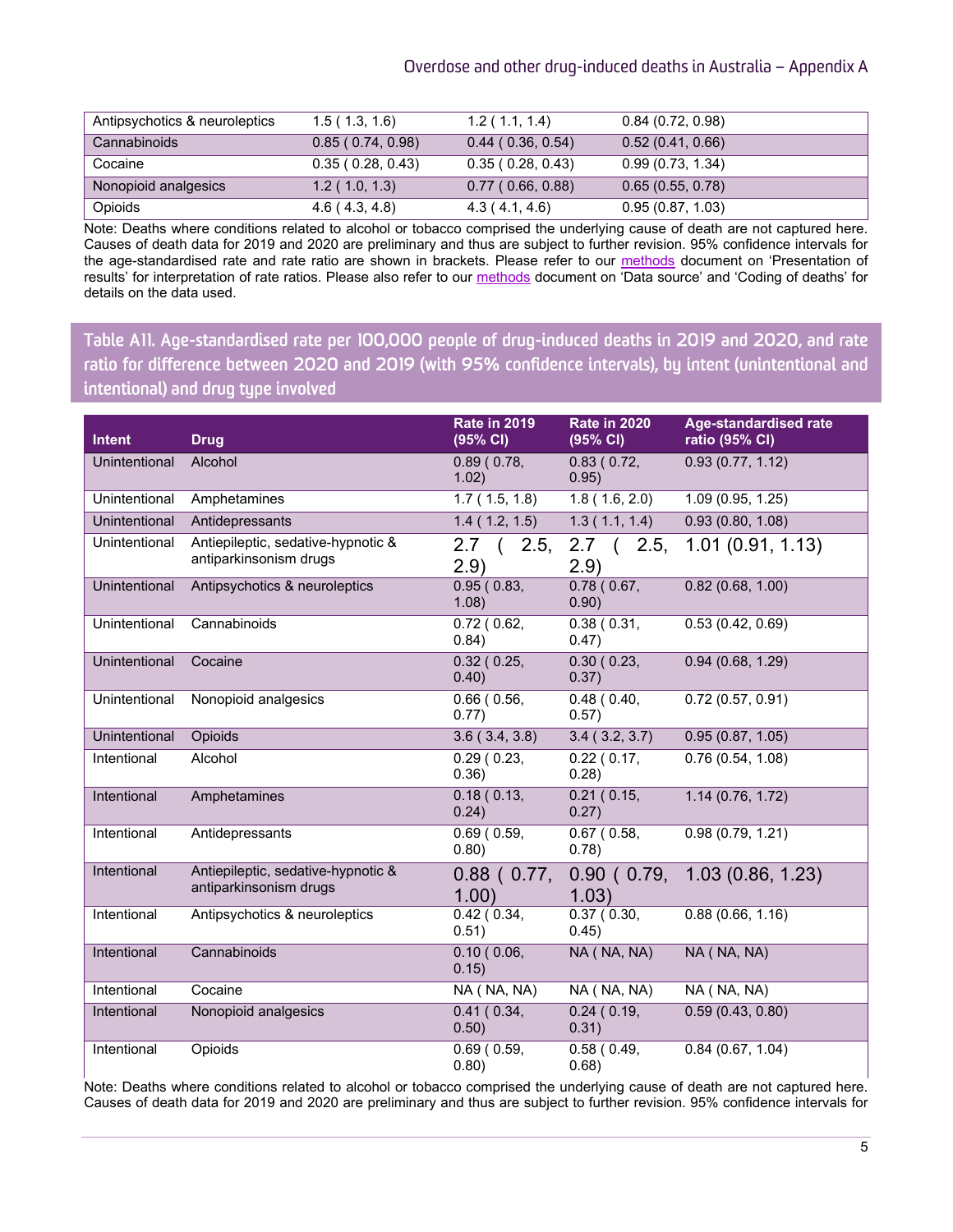the age-standardised rate and rate ratio are shown in brackets. Please refer to our [methods](https://ndarc.med.unsw.edu.au/resource-analytics/trends-drug-induced-deaths-australia-1997-2020) document on 'Presentation of results' for interpretation of rate ratios. Please also refer to our [methods](https://ndarc.med.unsw.edu.au/resource-analytics/trends-drug-induced-deaths-australia-1997-2020) document on 'Data source' and 'Coding of deaths' for details on the data used.

Table A12. Age-standardised rate per 100,000 people of drug-induced deaths involving amphetamines or cocaine in 2019 and 2020, and rate ratio for difference between 2020 and 2019 (with 95% confidence intervals), by sex

| <b>Drug</b>  | <b>Sex</b> | Rate in 2019 (95% CI)   | Rate in 2020 (95% CI)   | Age-standardised rate ratio (95% CI) |
|--------------|------------|-------------------------|-------------------------|--------------------------------------|
| Amphetamines | Female     | 1.0(0.9, 1.2)           | 1.2(1.1, 1.5)           | 1.19(0.94, 1.51)                     |
| Amphetamines | Male       | 2.9(2.6, 3.2)           | 3.1(2.8, 3.4)           | 1.07(0.92, 1.23)                     |
| Amphetamines | People     | 2.0(1.8, 2.1)           | 2.1(2.0, 2.3)           | 1.10(0.97, 1.25)                     |
| Cocaine      | Female     | 0.12(0.07, 0.20)        | NA (NA, NA)             | NA (NA, NA)                          |
| Cocaine      | Male       | $0.58$ ( $0.45, 0.73$ ) | $0.63$ ( $0.50, 0.79$ ) | 1.10(0.80, 1.52)                     |
| Cocaine      | People     | 0.35(0.28, 0.43)        | 0.35(0.28, 0.43)        | 0.99(0.73, 1.34)                     |

Note: Deaths where conditions related to alcohol or tobacco comprised the underlying cause of death are not captured here. Causes of death data for 2019 and 2020 are preliminary and thus are subject to further revision. 95% confidence intervals for the age-standardised rate and rate ratio are shown in brackets. Please refer to our [methods](https://ndarc.med.unsw.edu.au/resource-analytics/trends-drug-induced-deaths-australia-1997-2020) document on 'Presentation of results' for interpretation of rate ratios. Please also refer to our [methods](https://ndarc.med.unsw.edu.au/resource-analytics/trends-drug-induced-deaths-australia-1997-2020) document on 'Data source' and 'Coding of deaths' for details on the data used.

Table A13. Crude rate per 100,000 people of drug-induced deaths involving amphetamines in 2019 and 2020, and rate ratio for difference between 2020 and 2019 (with 95% confidence intervals), by age

| Age       | Rate in 2019 (95% CI) | Rate in 2020 (95% CI) | Crude rate ratio (95% CI) |
|-----------|-----------------------|-----------------------|---------------------------|
| $15 - 24$ | 1.2(0.8, 1.6)         | 1.2(0.9, 1.7)         | 1.07(0.67, 1.71)          |
| 25-34     | 2.7(2.2, 3.2)         | $3.2$ (2.7, 3.8)      | 1.21 (0.92, 1.59)         |
| $35 - 44$ | $4.6$ (3.9, 5.4)      | 4.7(4.0, 5.5)         | 1.03 (0.82, 1.29)         |
| 45-54     | 4.3(3.6, 5.1)         | 4.5(3.8, 5.3)         | 1.05(0.83, 1.33)          |
| 55-64     | 1.2(0.8, 1.6)         | 1.5(1.1, 2.0)         | 1.30 (0.81, 2.09)         |
| 65-74     | NA (NA, NA)           | 0.30(0.12, 0.61)      | NA (NA, NA)               |
| 75-84     | $0.00$ (NA, $0.30$ )  | $0.00$ (NA, $0.28$ )  | NA (NA, NA)               |
| $85+$     | $0.00$ (NA, $0.72$ )  | $0.00$ (NA, $0.70$ )  | NA (NA, NA)               |

Note: Deaths where conditions related to alcohol or tobacco comprised the underlying cause of death are not captured here. Causes of death data for 2019 and 2020 are preliminary and thus are subject to further revision. 95% confidence intervals for the age-standardised rate and rate ratio are shown in brackets. Please refer to our [methods](https://ndarc.med.unsw.edu.au/resource-analytics/trends-drug-induced-deaths-australia-1997-2020) document on 'Presentation of results' for interpretation of rate ratios. Please also refer to our [methods](https://ndarc.med.unsw.edu.au/resource-analytics/trends-drug-induced-deaths-australia-1997-2020) document on 'Data source' and 'Coding of deaths' for details on the data used.

## Table A14. Age-standardised rate per 100,000 people of opioid-induced deaths in 2019 and 2020, and rate ratio for difference between 2020 and 2019 (with 95% confidence intervals), by sex

| <b>Sex</b> | Rate in 2019 (95% CI) | Rate in 2020 (95% CI) | Age-standardised rate ratio (95% CI) |
|------------|-----------------------|-----------------------|--------------------------------------|
| People     | 4.5(4.3, 4.8)         | 4.3(4.0, 4.5)         | 0.94(0.86, 1.02)                     |
| Male       | $6.2$ (5.7, 6.6)      | 5.9(5.5, 6.3)         | 0.96(0.86, 1.06)                     |
| Female     | 2.9(2.6, 3.2)         | 2.6(2.4, 2.9)         | 0.90(0.78, 1.05)                     |

Note: Deaths where conditions related to alcohol or tobacco comprised the underlying cause of death are not captured here. Causes of death data for 2019 and 2020 are preliminary and thus are subject to further revision. 95% confidence intervals for the age-standardised rate and rate ratio are shown in brackets. Please refer to our [methods](https://ndarc.med.unsw.edu.au/resource-analytics/trends-drug-induced-deaths-australia-1997-2020) document on 'Presentation of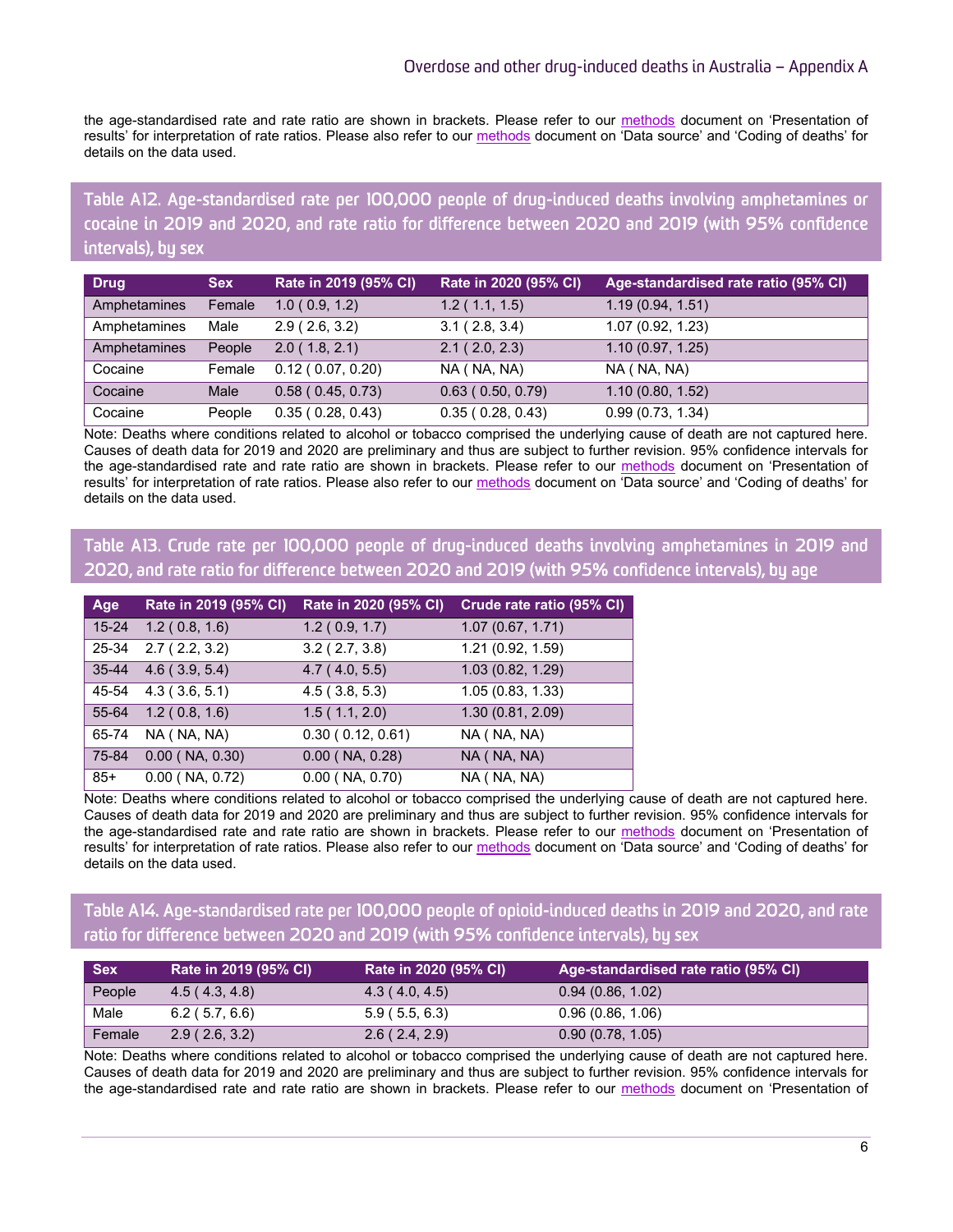results' for interpretation of rate ratios. Please also refer to our [methods](https://ndarc.med.unsw.edu.au/resource-analytics/trends-drug-induced-deaths-australia-1997-2020) document on 'Data source' and 'Coding of deaths' for details on the data used.

#### Table A15. Crude rate per 100,000 people of opioid-induced deaths in 2019 and 2020, and rate ratio for difference between 2020 and 2019 (with 95% confidence intervals), by age

| Age       | Rate in 2019 (95% CI) | Rate in 2020 (95% CI) | Crude rate ratio (95% CI) |
|-----------|-----------------------|-----------------------|---------------------------|
| $15 - 24$ | 2.1(1.7, 2.7)         | 1.7(1.3, 2.3)         | 0.82(0.57, 1.19)          |
| 25-34     | $4.6$ (3.9, 5.3)      | 5.0(4.3, 5.8)         | 1.10(0.89, 1.36)          |
| $35 - 44$ | 9.5(8.5, 10.6)        | 9.0(8.0, 10.1)        | 0.94(0.81, 1.11)          |
| 45-54     | 9.7(8.7, 10.9)        | 8.4(7.4, 9.4)         | 0.86(0.73, 1.01)          |
| 55-64     | 5.9(5.0, 6.8)         | 5.3(4.5, 6.2)         | 0.91(0.73, 1.14)          |
| 65-74     | 1.9(1.4, 2.6)         | 2.3(1.8, 3.0)         | 1.21 (0.80, 1.84)         |
| 75-84     | 1.5(0.9, 2.3)         | 1.4(0.8, 2.2)         | 0.95(0.47, 1.94)          |
| 85+       | 1.6(0.7, 3.1)         | 1.9(0.9, 3.5)         | 1.22 (0.43, 3.55)         |

Note: Deaths where conditions related to alcohol or tobacco comprised the underlying cause of death are not captured here. Causes of death data for 2019 and 2020 are preliminary and thus are subject to further revision. 95% confidence intervals for the crude rate and rate ratio are shown in brackets. Please refer to our [methods](https://ndarc.med.unsw.edu.au/resource-analytics/trends-drug-induced-deaths-australia-1997-2020) document on 'Presentation of results' for interpretation of rate ratios. The estimates for the 0-14 years age group are not presented due to sensitivity of the data. Please also refer to ou[r methods](https://ndarc.med.unsw.edu.au/resource-analytics/trends-drug-induced-deaths-australia-1997-2020) document on 'Data source' and 'Coding of deaths' for details on the data used.

#### Table A16. Age-standardised rate per 100,000 people of opioid-induced deaths in 2019 and 2020, and rate ratio for difference between 2020 and 2019 (with 95% confidence intervals), by opioid type involved

| <b>Drug</b>                         | Rate in 2019 (95%<br>CI) | Rate in 2020 (95%<br>CI)   | Age-standardised rate ratio (95%<br>CI) |
|-------------------------------------|--------------------------|----------------------------|-----------------------------------------|
| Heroin                              | 1.9(1.8, 2.1)            | 1.9(1.7, 2.1)              | 0.96(0.84, 1.09)                        |
| Natural & semi-synthetic<br>opioids | 1.8(1.7, 2.0)            | 1.6(1.5, 1.8)              | 0.89(0.78, 1.02)                        |
| Synthetic opioids                   | 0.90(0.78, 1.02)         | $0.84$ ( $0.73$ , $0.97$ ) | 0.94(0.78, 1.14)                        |
| Methadone                           | 0.78(0.67, 0.90)         | 0.77(0.66, 0.89)           | 0.99(0.81, 1.21)                        |
| Other & unspecified opioids         | NA (NA, NA)              | NA (NA, NA)                | NA (NA, NA)                             |

Note: Deaths where conditions related to alcohol or tobacco comprised the underlying cause of death are not captured here. Causes of death data for 2019 and 2020 are preliminary and thus are subject to further revision. 95% confidence intervals for the age-standardised rate and rate ratio are shown in brackets. Please refer to our [methods](https://ndarc.med.unsw.edu.au/resource-analytics/trends-drug-induced-deaths-australia-1997-2020) document on 'Presentation of results' for interpretation of rate ratios. Please also refer to our [methods](https://ndarc.med.unsw.edu.au/resource-analytics/trends-drug-induced-deaths-australia-1997-2020) document on 'Data source' and 'Coding of deaths' for details on the data used.

## Table A17. Age-standardised rate per 100,000 people of opioid-induced deaths in 2019 and 2020, and rate ratio for difference between 2020 and 2019 (with 95% confidence intervals), by other drugs involved

| <b>Drug</b>                                 | Rate in 2019 (95%<br>CI) | Rate in 2020 (95%<br>CI) | Age-standardised rate ratio (95%<br>CI) |
|---------------------------------------------|--------------------------|--------------------------|-----------------------------------------|
| Benzodiazepines                             | 2.5(2.3, 2.7)            | 2.5(2.3, 2.7)            | 1.00(0.89, 1.12)                        |
| Antidepressants                             | 1.4(1.3, 1.6)            | 1.4(1.3, 1.6)            | 1.00(0.86, 1.16)                        |
| Amphetamines                                | 1.2(1.0, 1.3)            | 1.3(1.1, 1.4)            | 1.08 (0.92, 1.27)                       |
| Antiepileptic & sedative-hypnotic<br>drugs, |                          |                          |                                         |
| unspecified                                 | 0.68(0.58, 0.80)         | 0.87(0.75, 0.99)         | 1.27(1.04, 1.56)                        |
| Antipsychotics & neuroleptics               | 0.94(0.82, 1.07)         | 0.74(0.63, 0.85)         | 0.79(0.65, 0.96)                        |